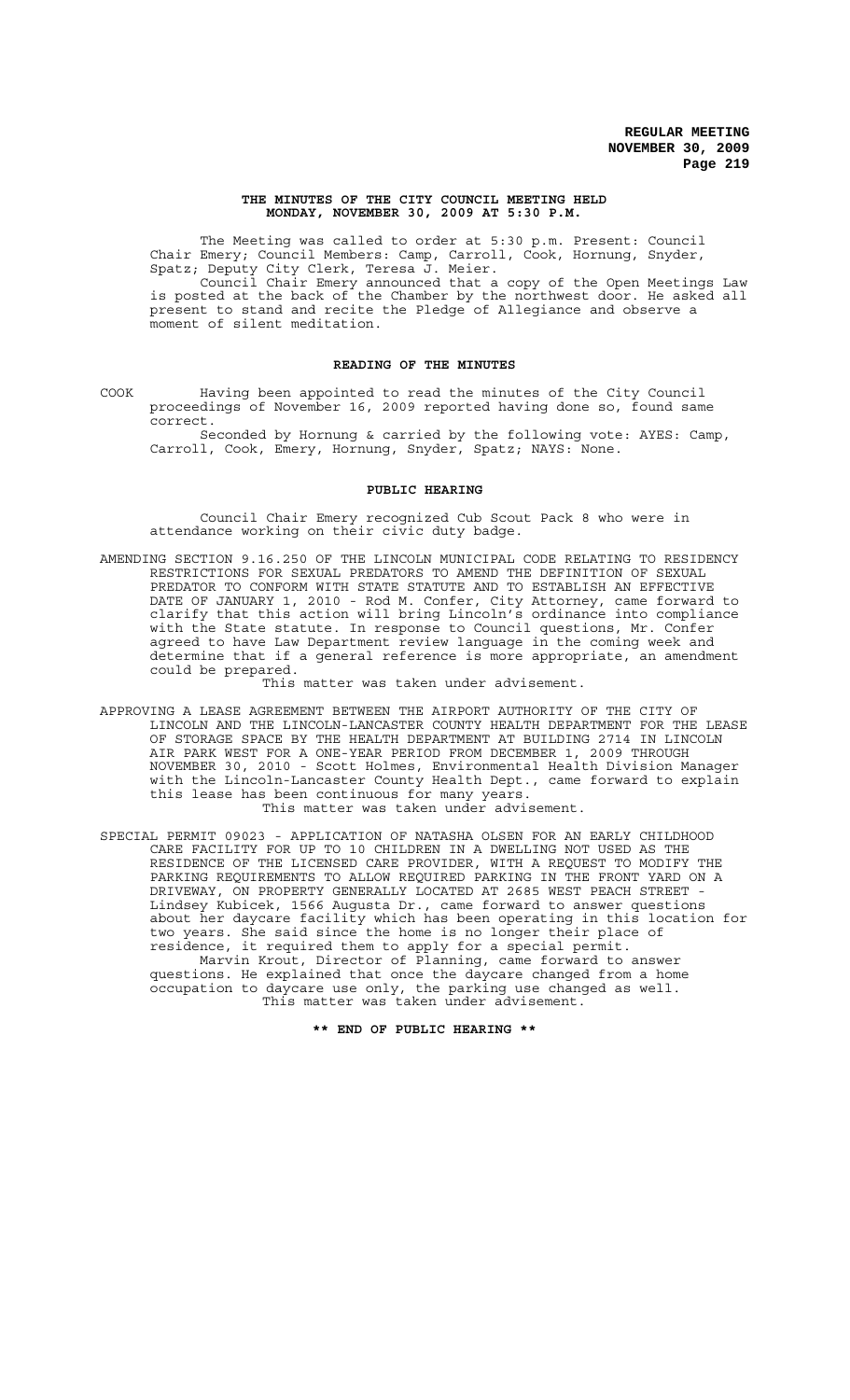# **COUNCIL ACTION**

#### **REPORTS OF CITY OFFICERS**

APPOINTING GERARD R. FINNEGAN JR. TO THE POLICE AND FIRE PENSION PLAN INVESTMENT BOARD TO COMPLETE THE ORIGINAL APPOINTMENT TERM EXPIRING SEPTEMBER 1, 2011 - CLERK read the following resolution, introduced by Eugene Carroll, who moved its adoption:

A-85601 BE IT RESOLVED by the City Council of the City of Lincoln, Nebraska:

That the appointment of Gerard R. Finnegan Jr. to the Police and Fire Pension Plan Investment Board for a term expiring September 1, 2011, is hereby approved.

Introduced by Eugene Carroll Seconded by Spatz & carried by the following vote: AYES: Camp, Carroll, Cook, Emery, Hornung, Snyder, Spatz; NAYS: None.

- CLERK'S LETTER AND MAYORS APPROVAL OF ORDINANCES AND RESOLUTIONS PASSED BY CITY COUNCIL ON NOVEMBER 9, 2009 - CLERK presented said report which was placed on file in the Office of the City Clerk. **(27-1)**
- CLERK'S LETTER AND MAYORS APPROVAL OF ORDINANCES AND RESOLUTIONS PASSED BY CITY COUNCIL ON NOVEMBER 16, 2009 - CLERK presented said report which was placed on file in the Office of the City Clerk. **(27-1)**

APPROVING THE CITY OF LINCOLN'S INVESTMENT ACTIVITY REPORT FOR THE FISCAL YEAR 2008-2009 - CLERK read the following resolution, introduced by Jonathan Cook, who moved its adoption:

A-85602 BE IT HEREBY RESOLVED BY THE CITY COUNCIL of the City of Lincoln, Nebraska:

That the Investment Activity report and attached list of investments be confirmed and approved, and the City Treasurer is hereby directed to hold said investments until maturity unless otherwise directed by the City Council.

Introduced by Jonathan Cook Seconded by Carroll & carried by the following vote: AYES: Camp, Carroll, Cook, Emery, Hornung, Snyder, Spatz; NAYS: None.

ADMINISTRATIVE AMENDMENT 09072 TO SPECIAL PERMIT 1903, APPROVED BY THE PLANNING DIRECTOR ON NOVEMBER 12, 2009, REQUESTED BY THE DIOCESE OF LINCOLN, TO RESCIND SPECIAL PERMIT 1903 ORIGINALLY APPROVED TO ALLOW A WIRELESS FACILITY ON PROPERTY AT 3700 SHERIDAN BLVD. - CLERK presented said report which was placed on file in the Office of the City Clerk.

### **PETITIONS & COMMUNICATIONS**

THE FOLLOWING HAVE BEEN REFERRED TO THE PLANNING DEPARTMENT: Special Permit 09025 - Application of Jon Newcomer for expansion of a non-standard use into the front yard setback on property located at 2600 Rathbone Road. Special Permit 09026 - Application of BargNbarn LLC for an enclosed disassembly operation on property located at NW 27th Street and West Vine Street. Use Permit 117C - Application of ESP, Inc for an amendment to increase the square footage of the use permit to 53,000 sq. ft. on property located at S. 14th Street and Yankee Hill Road.

SETTING THE HEARING DATE OF MONDAY, DECEMBER 14, 2009 AT 3:00 P.M. FOR APPLICATION OF NADER'S INC. DBA BILLY'S RESTAURANT FOR AN ADDITION OF A SIDEWALK CAFÉ APPROXIMATELY 14' X 17' LOCATED AT 1301 H STREET - CLERK read the following resolution, introduced by Jonathan Cook, who moved its adoption: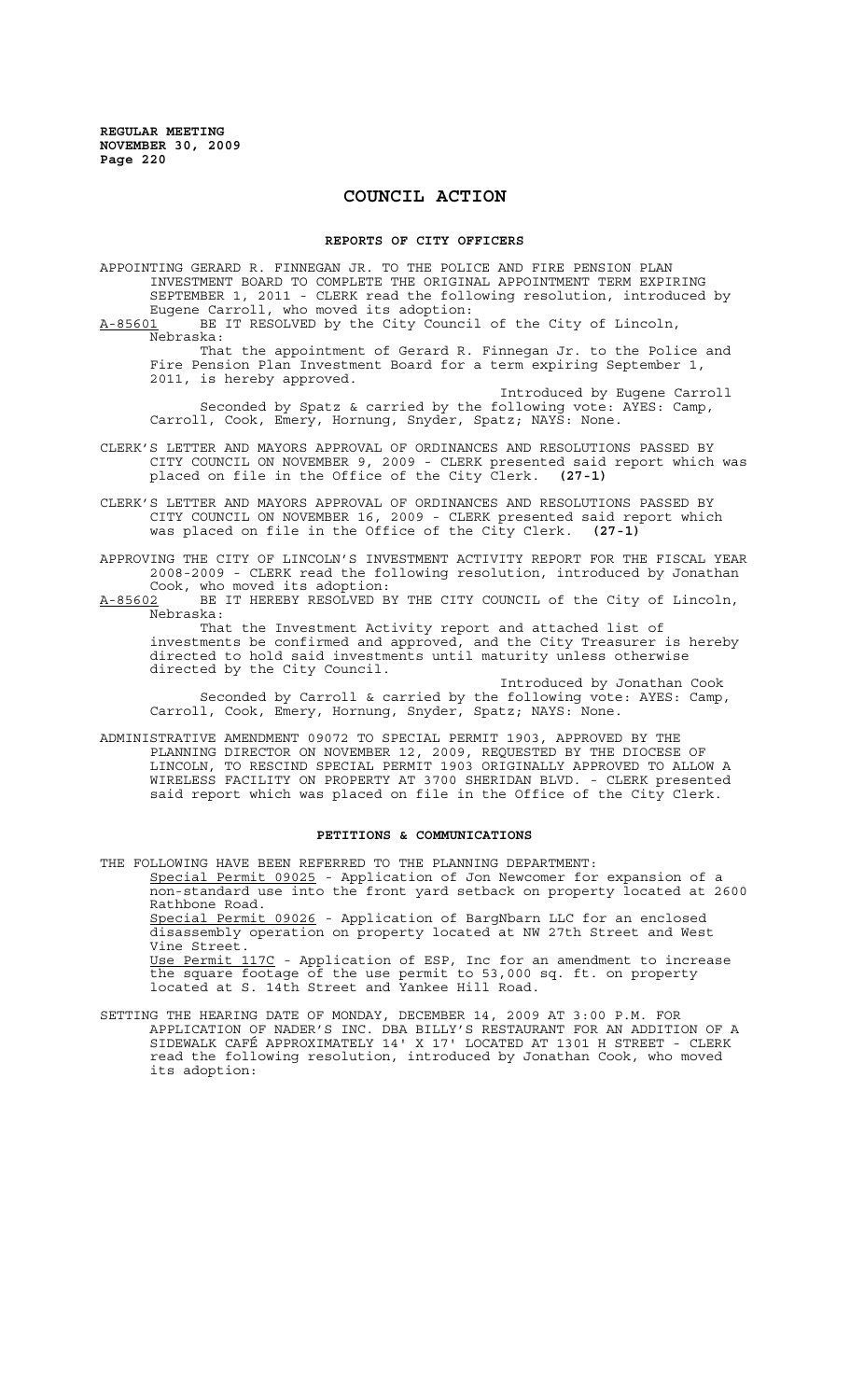A-85603 BE IT RESOLVED by the City Council, of the City of Lincoln, that a hearing date is hereby set for Monday, December 14, 2009 at 3:00 p.m. or hearing date is hereby set for Monday, December 14, 2009 at 3:00 p.m. or as soon as possible in the City Council Chambers, County-City Building, 555 S. 10<sup>th</sup> St., Lincoln, NE, for application of Nader's Inc. dba Billy's Restaurant for a sidewalk café approximately 14' x 17' located at 1301 H Street.

If the Police Dept. is unable to complete the investigation by said time, a new hearing date will be set.

Introduced by Jonathan Cook Seconded by Carroll & carried by the following vote: AYES: Camp, Carroll, Cook, Emery, Hornung, Snyder, Spatz; NAYS: None.

SETTING THE HEARING DATE OF MONDAY, DECEMBER 14, 2009 AT 3:00 P.M. FOR APPLICATION OF TWISTED STEELE INC. DBA THE BAR AND GRILL FOR A CLASS CK LIQUOR LICENSE LOCATED AT 803 Q STREET - CLERK read the following resolution, introduced by Jonathan Cook, who moved its adoption:

A-85604 BE IT RESOLVED by the City Council, of the City of Lincoln, that a hearing date is hereby set for Monday, December 14, 2009 at 3:00 p.m. or as soon thereafter as possible in the City Council Chambers, County-City Building, 555 S. 10th St., Lincoln, NE, for application of Twisted Steele, Inc. dba The Bar and Grill for a Class CK liquor license located at 803 Q Street.

If the Police Dept. is unable to complete the investigation by said time, a new hearing date will be set.

Introduced by Jonathan Cook Seconded by Carroll & carried by the following vote: AYES: Camp, Carroll, Cook, Emery, Hornung, Snyder, Spatz; NAYS: None.

## SETTING THE HEARING DATE OF MONDAY, DECEMBER 14, 2009 AT 3:00 P.M. FOR APPLICATION OF OMAHA EXPOSITION & RACING, INC. DBA LINCOLN RACE COURSE FOR A CLASS CK LIQUOR LICENSE LOCATED AT 1800 STATE FAIR PARK - CLERK read the following resolution, introduced by Jonathan Cook, who moved its adoption:<br>A-85605 BE IT R

A-85605 BE IT RESOLVED by the City Council, of the City of Lincoln, that a hearing date is hereby set for Monday, December 14, 2009 at 3:00 p.m. or as soon thereafter as possible in the City Council Chambers, County-City Building, 555 S. 10th St., Lincoln, NE, for application of Omaha Exposition & Racing, Inc. dba Lincoln Race Course for a Class CK liquor license located at 1800 State Fair Park.

If the Police Dept. is unable to complete the investigation by said time, a new hearing date will be set.

Introduced by Jonathan Cook Seconded by Carroll & carried by the following vote: AYES: Camp, Carroll, Cook, Emery, Hornung, Snyder, Spatz; NAYS: None.

## **LIQUOR RESOLUTIONS - NONE**

### **ORDINANCES - 2ND READING & RELATED RESOLUTIONS (as required)**

- AMENDING SECTION 9.16.250 OF THE LINCOLN MUNICIPAL CODE RELATING TO RESIDENCY RESTRICTIONS FOR SEXUAL PREDATORS TO AMEND THE DEFINITION OF SEXUAL PREDATOR TO CONFORM WITH STATE STATUTE AND TO ESTABLISH AN EFFECTIVE DATE OF JANUARY 1, 2010 - CLERK read an ordinance, introduced by Eugene Carroll, amending Section 9.16.250 of the Lincoln Municipal Code relating to Residency Restrictions for Sexual Predators to amend the definition of sexual predator to conform with state statute; repealing Section 9.16.250 of the Lincoln Municipal Code as hitherto existing; and establishing an effective date of January 1, 2010, the second time.
- APPROVING A LEASE AGREEMENT BETWEEN THE AIRPORT AUTHORITY OF THE CITY OF LINCOLN AND THE LINCOLN-LANCASTER COUNTY HEALTH DEPARTMENT FOR THE LEASE OF STORAGE SPACE BY THE HEALTH DEPARTMENT AT BUILDING 2714 IN LINCOLN AIR PARK WEST FOR A ONE-YEAR PERIOD FROM DECEMBER 1, 2009 THROUGH NOVEMBER 30, 2010 - CLERK read an ordinance, introduced by Eugene Carroll, accepting and approving a Lease Agreement between the Airport Authority of the City of Lincoln, Nebraska and the Lincoln-Lancaster County Health Department for a lease of storage space by the Health Department at Building 2714 in Lincoln Air Park West for a one-year period from December 1, 2009 through November 30, 2010, the second time.

## **PUBLIC HEARING RESOLUTIONS**

SPECIAL PERMIT 09023 - APPLICATION OF NATASHA OLSEN FOR AN EARLY CHILDHOOD CARE FACILITY FOR UP TO 10 CHILDREN IN A DWELLING NOT USED AS THE RESIDENCE OF THE LICENSED CARE PROVIDER, WITH A REQUEST TO MODIFY THE PARKING REQUIREMENTS TO ALLOW REQUIRED PARKING IN THE FRONT YARD ON A DRIVEWAY, ON PROPERTY GENERALLY LOCATED AT 2685 WEST PEACH STREET -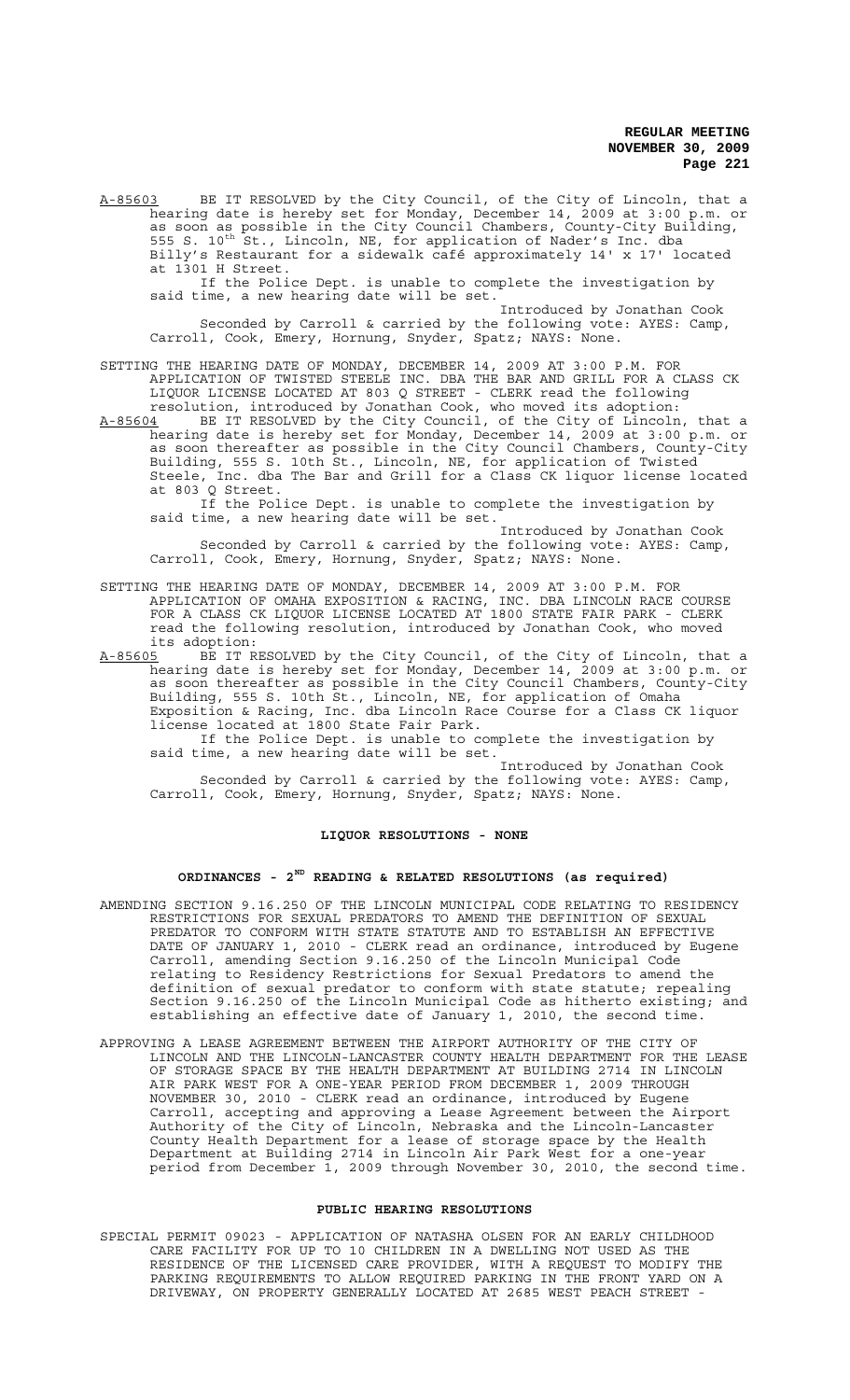CLERK read the following resolution, introduced by Eugene Carroll, who moved its adoption:<br><u>A-85606</u> WHEREAS, Nata

WHEREAS, Natasha Olsen, on behalf of Craig and Lindsey Kubicek, has submitted an application designated as Special Permit No. 09023 for authority to operate an early childhood care facility that will not be used as the permanent residence of the licensed child care provider, together with a request to modify the parking requirements to allow required parking in the front yard on a driveway, on property located at 2685 West Peach Street, and legally described as:

Lot 4, Block 6, Hartland Homes SW 1st Addition,

Lincoln, Lancaster County, Nebraska;

WHEREAS, the real property adjacent to the area included within WHEREAS, the real property adjacent to the area included withithe site plan for this early childhood care facility will not be adversely affected; and

WHEREAS, said site plan together with the terms and conditions hereinafter set forth are consistent with the intent and purpose of Title 27 of the Lincoln Municipal Code to promote the public health, safety, and general welfare.

NOW, THEREFORE, BE IT RESOLVED by the City Council of the City of Lincoln, Nebraska:

That the application of Natasha Olsen, on behalf of Craig and Lindsey Kubicek, hereinafter referred to as "Permittee", to operate an early childhood care facility that will not be used as the permanent residence of the licensed child care provider, on the property legally described above, be and the same is hereby granted under the provisions of Section 27.63.070 of the Lincoln Municipal Code upon condition that construction and operation of said child care facility be in strict compliance with said application, the site plan, and the following additional express terms, conditions, and requirements:

1. This permit approves an early childhood care facility for up to 10 children and two employees.

2. This permit approves a waiver to allow parking in the front yard on a concrete driveway.

3. The licensed care provider need not reside in this facility. 4. Before occupying this early childhood care facility, all

development and construction must substantially comply with the approved plans. The physical location of all setbacks and yards, buildings,

parking and circulation elements, and similar matters must be in substantial compliance with the location of said items as shown on the approved site plan.

6. The terms, conditions, and requirements of this resolution shall run with the land and be binding and obligatory upon the Permittee and the Permittees' successors and assigns.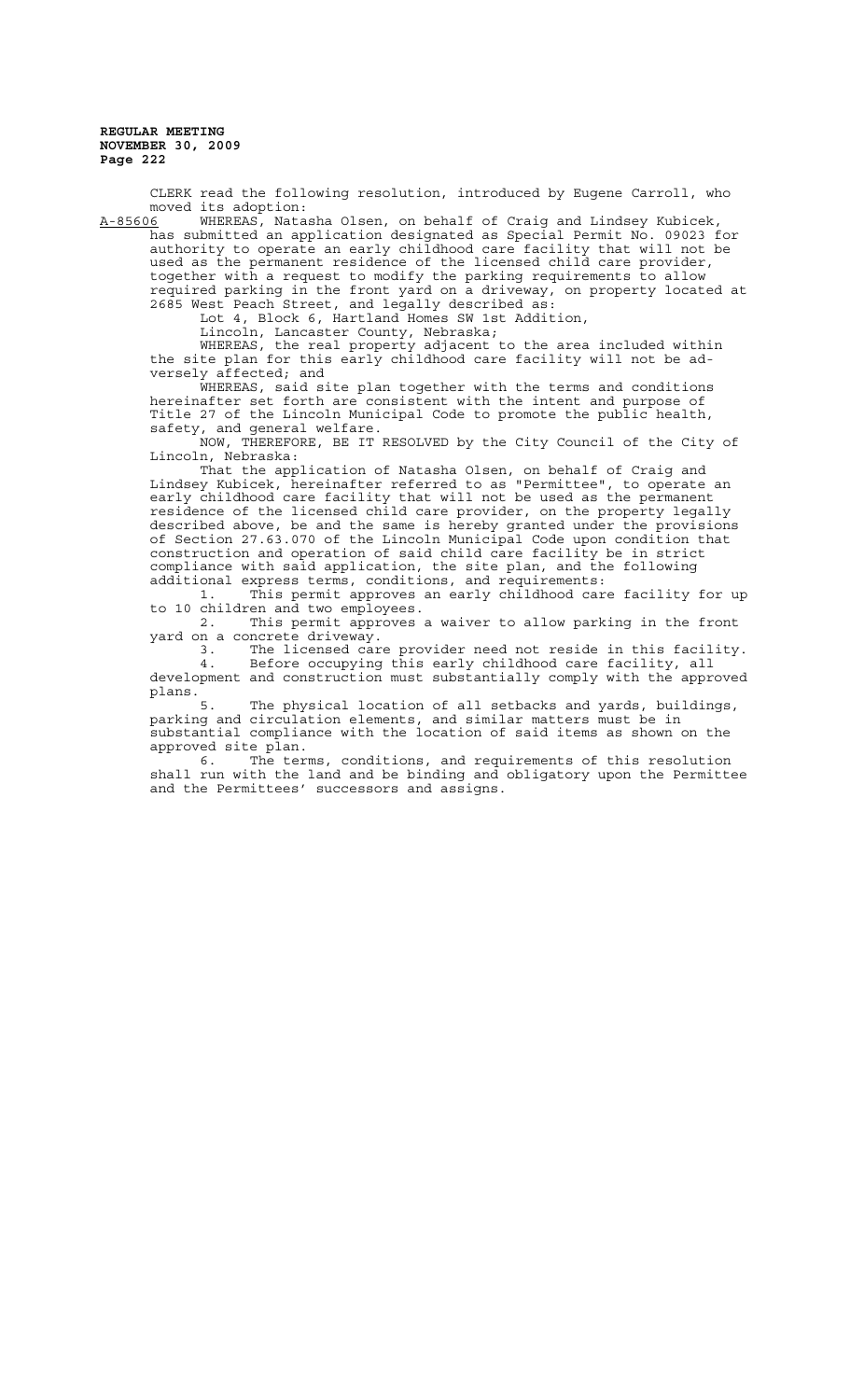The Permittee shall sign and return the City's letter of acceptance to the City Clerk within 60 days following approval of the special permit, provided, however, said 60-day period may be extended up to six months by administrative amendment. The City Clerk shall file a copy of the resolution approving the special permit and the letter of acceptance with the Register of Deeds, filing fees therefor to be paid in advance by the Permittee.

Introduced by Eugene Carroll Seconded by Spatz & carried by the following vote: AYES: Camp, Carroll, Cook, Emery, Hornung, Snyder, Spatz; NAYS: None.

# **ORDINANCE - 1ST READING & RELATED RESOLUTIONS (as required)**

AMENDING CHAPTER 5.56 OF THE LINCOLN MUNICIPAL CODE RELATING TO EMERGENCY ALARM SYSTEMS BY AMENDING SECTION 5.56.010 TO ADD AND REVISE DEFINITIONS; AMENDING SECTION 5.56.020 TO MAKE WORDS AND PHRASES CONSISTENT WITH THE DEFINITIONS; ADDING A NEW SECTION 5.56.025 TO SPECIFY PROCEDURES RELATING TO THE PERMITTING OF ALARM BUSINESSES, TO SPECIFY THE LENGTH OF TIME A PERMIT REMAINS VALID, TO SPECIFY THE FEE FOR AN ALARM BUSINESS PERMIT, TO SPECIFY THE TIME PERIOD ALLOWED FOR RENEWAL OF ALARM BUSINESS PERMITS, AND TO PROVIDE A FEE FOR FAILURE TO OBTAIN A PERMIT; AMENDING SECTION 5.56.030 TO REQUIRE PERMITS FOR ALL ALARM USERS, TO SPECIFY THE LENGTH OF TIME A PERMIT REMAINS VALID, TO<br>SPECIFY THE TIME PERIOD ALLOWED FOR RENEWAL OF ALARM USER PERMITS, AND SPECIFY THE TIME PERIOD ALLOWED FOR RENEWAL OF ALARM USER PERMITS, TO PROVIDE FOR A PERMIT FEE; AMENDING SECTION 5.56.040 TO REQUIRE AN ALARM BUSINESS TO IMMEDIATELY NOTIFY THE ALARM USER OF AN ALARM, TO PROVIDE A PROCEDURE FOR NOTIFICATION OF THE EMERGENCY COMMUNICATIONS/911 CENTER OF AN EMERGENCY ALARM, AND TO DELETE REQUIREMENTS THAT NOTIFICATION BE MADE BY THE CHIEF OF POLICE; AMENDING SECTION 5.56.050 TO ESTABLISH A FEE SCHEDULE FOR FALSE ALARMS TO BE ASSESSED TO THE ALARM USER DURING THE ALARM USER PERMIT TERM AND OTHER FEES; ADDING A NEW SECTION 5.56.055 TO PROVIDE AN APPEAL PROCESS; ADDING A NEW SECTION 5.56.065 RELATING TO THE PROCESS FOR NOTICES AND SERVICE OF THE SAME; AMENDING SECTION 5.56.080 TO CHANGE THE PENALTY LANGUAGE TO INCLUDE A \$50-\$500 FINE FOR VIOLATION OF SECTION 5.56.020; AND ADDING A NEW SECTION 5.56.090 TO ESTABLISH A SEVERABILITY SECTION FOR CHAPTER 5.56 -CLERK read an ordinance, introduced by John Spatz, amending Chapter 5.56 of the Lincoln Municipal Code relating to Emergency Alarm Systems by amending Section 5.56.010 to add and revise definitions; amending Section 5.56.020 to make words and phrases consistent with the definitions; adding a new Section 5.56.025 to specify procedures relating to the permitting of alarm businesses, to specify the length of time a permit remains valid, to specify the fee for an alarm business permit, to specify the time period allowed for renewal of alarm business permits, and to provide a fee for failure to obtain a permit; amending Section 5.56.030 to require permits for all alarm users, to specify the length of time a permit remains valid, to specify the time period allowed for renewal of alarm user permits, and to provide for a permit fee; amending Section 5.56.040 to require an alarm business to immediately notify the alarm user of an alarm, to provide a procedure for notification of the Emergency Communications/911 Center of an emergency alarm, and to delete requirements that notification be made by the Chief of Police; amending Section 5.56.050 to establish a fee schedule for false alarms to be assessed to the alarm user during the alarm user permit term and other fees; adding a new Section 5.56.055 to provide an appeal process; adding a new Section 5.56.065 relating to the process for notices and service of the same; amending Section 5.56.080 to change the penalty language to include a \$50-\$500 fine for violation of Section 5.56.020; adding a new Section 5.56.090 to establish a severability section for Chapter 5.56; and repealing Sections 5.56.010, 5.56.020, 5.56.030, 5.56.040, 5.56.050 and 5.56.080 of the Lincoln Municipal Code as hitherto existing, the first time.